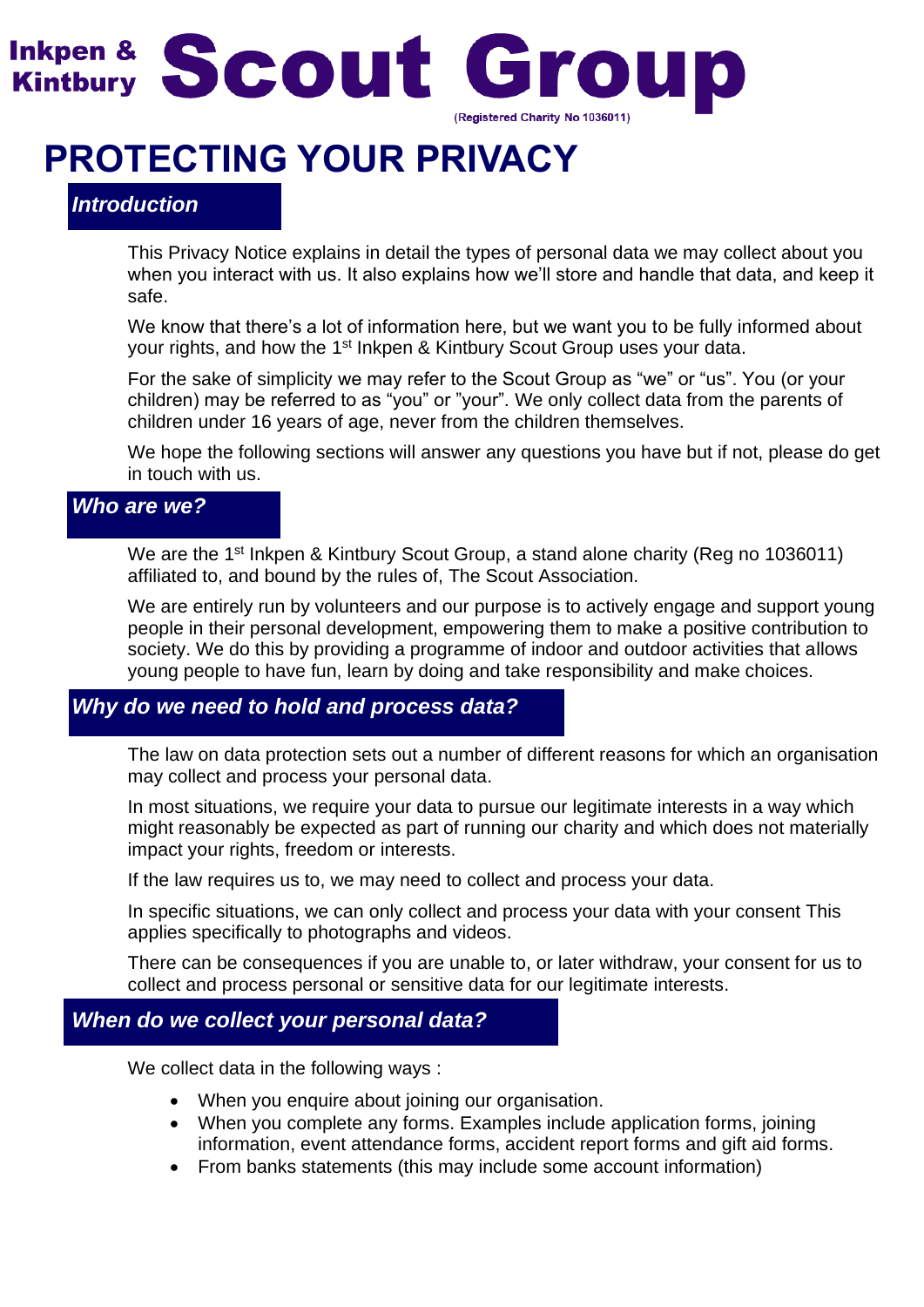We only collect the date we need to fulfil our charitable objectives, ensure the health and safety of our members and meet the requirements of the law.

Examples of the data we collect include :

| Name                    | <b>Medical information</b>   |
|-------------------------|------------------------------|
| Address                 | Special needs                |
| Phone                   | Religion                     |
| Email                   | Doctor surgery               |
| Date of Birth           | Criminal information         |
| Swimming ability        | <b>Financial information</b> |
| Achievement records     | <b>Bank details</b>          |
| <b>Training records</b> | References                   |
| Attendance attended     | Photos and videos            |

## *How and why do we use your personal data?*

We use your data to communicate with you and to advise you of membership issues and activities we provide that you may wish to take part in. We also need to obtain some data to meet our legal requirements

The data privacy law allows this as part of our legitimate interest in understanding our members and providing our services.

We may contact you with details of events and activities necessary to carry out our charitable objectives. This may include fund raising events and activities.

If you wish to change how we use your data, you'll find details in the '*What are my rights?'* section below.

Remember, if you choose not to share your personal data with us, or refuse certain contact permissions, there may be consequences that affect your membership.

## *How do we protect your personal data?*

We know how much data security matters to all our members. With this in mind we will treat your data with the utmost care and take all appropriate and proportionate steps to protect it.

Whenever we collect or process your personal data, we'll only keep it for as long as is necessary for the purpose for which it was collected.

When data is no longer needed it will be destroyed :

- Paper records will be securely destroyed by shredding.
- Electronic records will be deleted.
- Data stored on external databases will be deleted

Data that is retained for historic, statistical or archive purposes will be anomalised so that no individual can be identified.

# *Who do we share your personal data with?*

We do not pass on your personal data for marketing purposes.

We may pass some data to third parties or contractors to process such as Online Scout Manager and other levels of the Scout Association. We may also pass data between Sections and make it available to Leaders and responsible adults within Scouting.

We only pass on data that is absolutely necessary for the third party to discharge their obligations. We work with them to ensure that your privacy is respected and protected at all times.